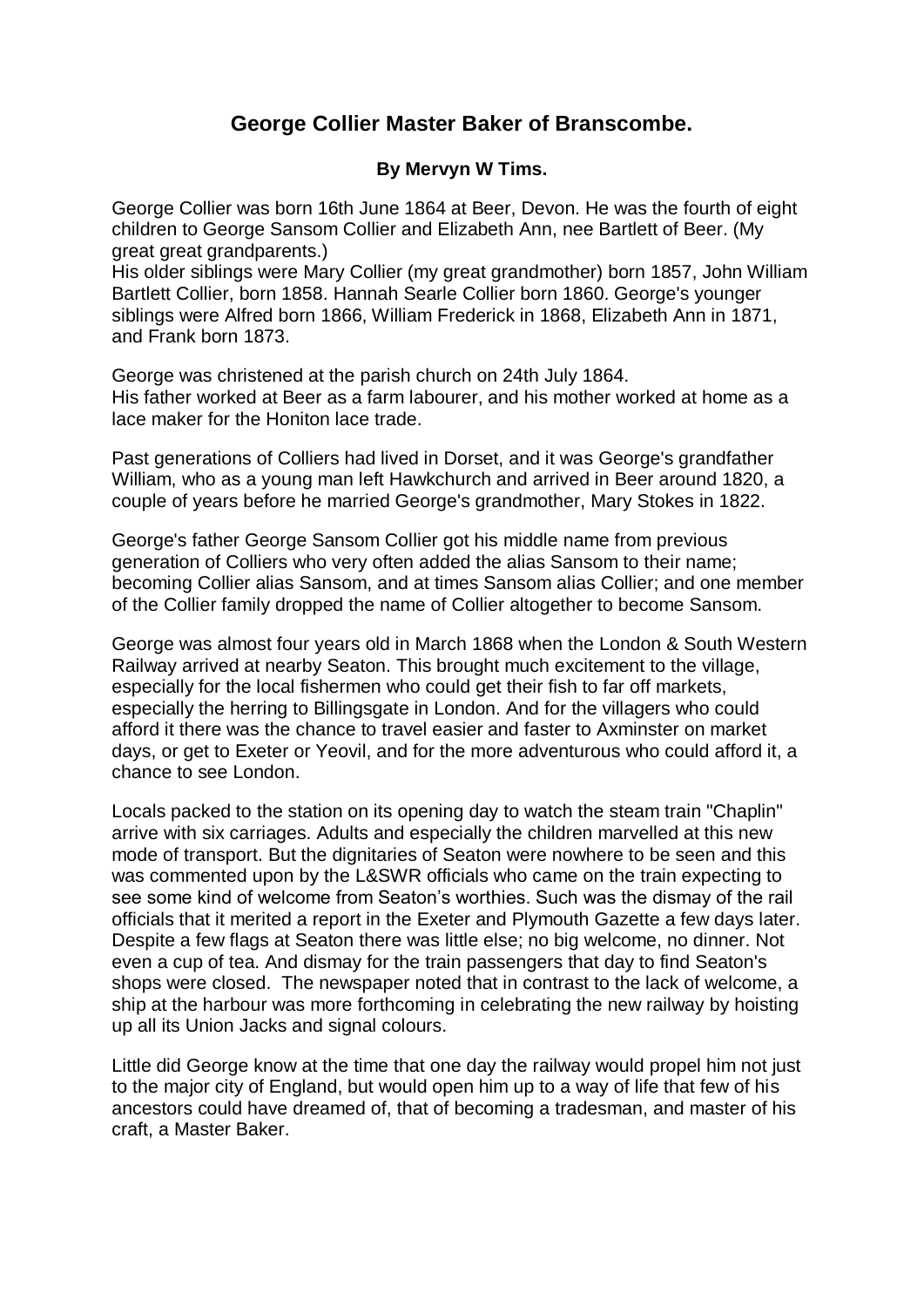As a boy George attended the Beer infant school from the age of six under the tutelage of Miss Lydia Stokes, and at age of 9 years and 5 months went into the upper school to Grade 3, on 26th January 1874. This was the day the school got its new Head master, Edward W. Cocks, who had been assistant master under his father Hugh for the past few years. The two charity or Rolle endowed schools in Beer, one for infants and the other known as the Upper school, were at each end of the Alms Houses. The children wore their special clothes for school; according to the writer W H Hamilton Rogers on his " Wanderings in Devon," in 1868 he noted the boys wearing a suit of navy blue serge, a rounded cap, and upon the breast of the jacket was embroidered a red pater-noster cross. Free uniforms and education were available to 20 poor boys and 20 girls.

At the age of 11 George went into 4th Grade at school in 1875.

George's family lived at what the census enumerator called at the time, West Side of Street, Beer.

George was ten years old in 1874, and still going to school when his mother died. But first it was baby brother Frank who in June 1874 passed away at the age of 11 months. Soon after Frank died their mother went down with tuberculosis, and she followed her baby to the grave a few weeks later; dying on 27th August 1874 at the age of 38.

The death of George's mother was a terrible blow for the family. Here was his father now a widower, aged 39 with six remaining children to care for. Luckily for him his eldest daughter Mary, now aged 17 (my great grandmother) took up the reins of keeping house and looking after her younger siblings; John who was now aged 15 had been working on a local farm since he was 11. Hannah was aged 14 and busy earning two or three shillings as a lace maker.\*

George was going to school with his six year old brother Alfred.

\*Note; although Hannah made lace as many Beer women and girls did, their lace was not always paid for in cash. Although the practise of the "Tommy" system or "Trucking shop" had been illegal for a century, it was still practised in Beer and many villages; whereby the lace maker was paid wholly or partly in goods from the lace dealer who generally ran the village shop.

George left school in 1876 at the age of 12. He would not follow his father onto the land to work for a pittance of seven shillings a week; his father would make sure of that. It was just two generations ago when times were so hard and food so scarce that driven by poverty George's great uncle James and two of his boys, aged 13 and 11 were convicted of taking some potatoes from a field at Hawkchurch. They were sentenced to Dorchester prison; James for 3 months with hard labour and the boys for one week and whipped. This was during the decade that became known as "The Hungry 40s." Twenty years later when the same family were residing at Axminster, father and one son were convicted of "stealing two or three sticks" from the master's field. They were sent to Exeter prison for three months with hard labour, and the same day the mother was sentenced to six weeks imprisonment with hard labour for stealing a quart of barley from the master's barn. A great uncle George of the same family escaped poverty at home in 1839 when he took his family, with the aid of free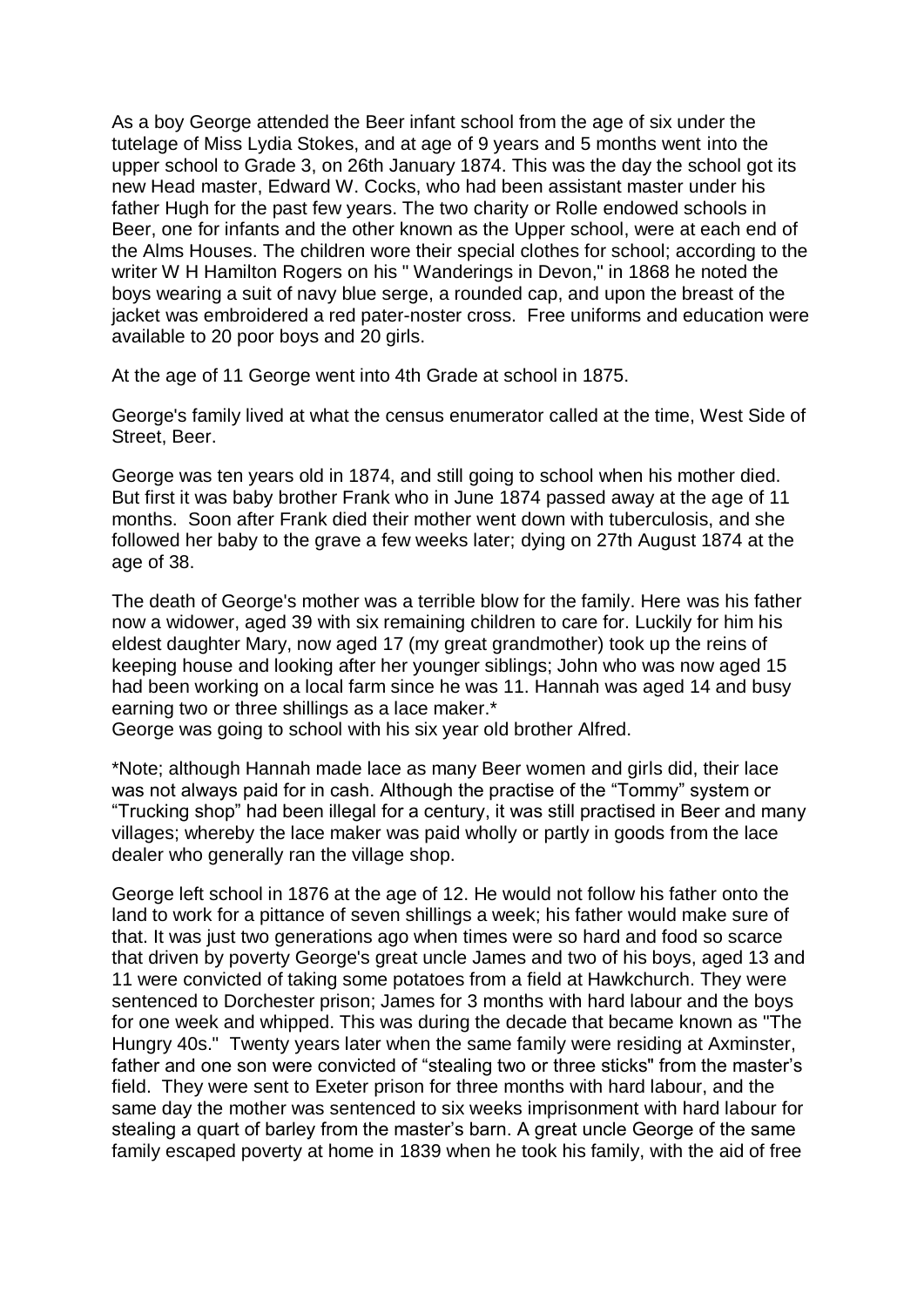passage to New Zealand and became one of the early settlers at Wellington, and there planted the Collier name in that part of the world.

George's father would have been aware of what happened to his uncle James, his aunt and cousins, their circumstances of hunger and crime; and thus determined the same must not befall his own family.

It was soon after George left school that his father made a decision to change his own occupation. It was poor pay working as a farm labourer. The extra cider that came in lieu of wages was no compensation towards a comfortable wage. There were men in the village who were mariners who had tales of earning a better wage if you could ride out the sea-sickness and stomach the weeks away at sea. His own experiences of labouring in all weathers, of struggling on a low income had sharpened his instincts to not only change his occupation, but to make sure that his sons would do better. John who was working as a farm labourer was now taken off the land and made ready to leave home; but not alone. He and young George were been packed off to London, but not to be amongst strangers. George was going to be under the watchful eye of a Beer man, William Cawley who had recently gone to London with his new bride Eva Newton to take over a bakers shop. Both William Cawley and Eva Newton were from Beer, but Eva although born in Beer had spent part of her childhood at a Girls orphanage in London after her father died. Now in their new life together running their bakers shop, Mr and Mrs Cawley had their new assistant, George Collier.

George's brother John would go with William Cawley's brother, Henry who was also going to work in London as a baker.

The young lads probably left home with mixed emotions, saying Goodbye to family and friends they had known and grown up with, but tinged with the thrill of moving to the big city where more money was to be had there than could be earned at home. To add to their adventure was the steam train journey from Seaton up to London. But once there, found a place so alien to them, of crowded streets bustling with people, of dashing carriages, rumbling carts, the crying out of hawkers on street corners, and the air, unlike the salty brine or fresh cut hay of home, was heavy with smog and smoke. But the boys knew they had to knuckle down, and they did.

In London George lived with William Cawley and his wife at 105 Crawford Street in Marylebone, and began his trade there as assistant baker. He was still with the Cawley's a few years later in 1881.

His brother John was with William Cawley's brother Henry in Islington. These two lads lived-in with their new employers, two spinster sisters, Ann and Isabella Hayes who ran a bakers shop at 205 Copenhagen Street. John Collier started in the bakery as a general servant, while Henry Cawley was the baker.

The Cawley brothers had not come from a background of bakers, on the contrary, their father and their paternal and maternal grandfathers were all mariners, and their great grandfather Henry Cawley, although a labourer he also turned his hand to smuggling. He was killed one night in 1801 while carrying a smuggled keg of spirits across the fields at Branscombe. He got as far as Margells Hill when in the dark he fell, and the weight of the keg either knocked his head or broke his neck. He was found dead the following morning with the keg close by.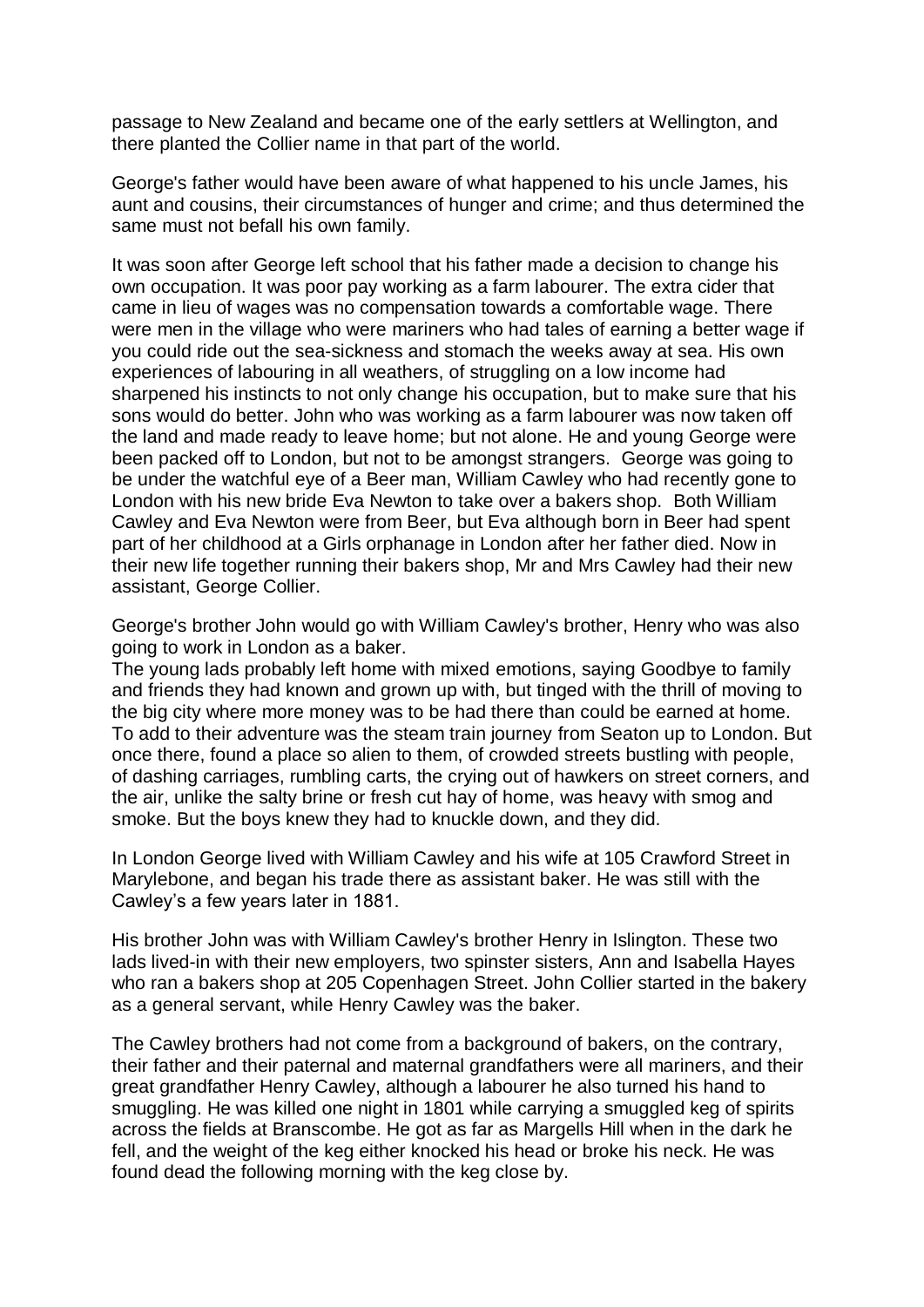Soon after George and brother John were sent to London, their elder sister Mary who had acted as housekeeper since their mother died, got married. She married Robert Driver (my great grandfather) at Beer in 1877. And it was then the turn of their 17 year sister Hannah to take the role of housekeeper. Their father by this time had given up farm work to become a seaman. He signed on as Fireman/Stoker as crewman of the steamship Prudent, for James Westoll of Sunderland. Prudent was a new iron built cargo vessel, and her crew of 23 besides mister Collier included a number of men from Beer; James Bartlett, James Potter, Jacob Westlake, Tom Saunders and Robert Abbott. The ships of the James Westoll Line specialised in freighting coal along the east coast of the UK and for some time during the 19th century was active in the Black Sea grain trade.

While George was in London, tragedy struck back home in Beer. First it was brother John. He had left London and returned to Beer, perhaps because he was ill, and while at home he died in 1887 at the age of 29. The following year it was sister Hannah. She had been holding the fort while her father was at sea, and she died in 1888. She was 28 years old.

It was time for their father to come home.

George's father gave up the sea and returned home to Beer. He took up farm work again but this time working for his widowed sister Mary Jane Thomas, who farmed at Paizen Farm in Beer. He remarried the following year to widow Mary Barrett (nee Mutter) in 1889. They settled into married life at a cottage near the school, and had a son John William Collier in 1890.

George spent his initial training as a baker with William Cawley, and by the time he was in his mid 20s had moved on to a higher position as Baker & Confectioner at 24 St Peter's Street in Islington. He was a boarder above the shop which in 1891 was run by the manageress Eleanor Bentley; with Edith Clark as shop assistant.

George was nearly 30, and still in Islington around 1894 when he met a young lady named Annie Philo. Annie was five years his junior and lived at Islington. She was the eldest of seven; the daughter of Wace Philo a wheelwright, and Eliza Annie nee Brown, who although both from Norfolk had arrived in Islington before Annie was born there in 1869. Annie had lived mainly in Islington, except for a time when she worked in Kensington as a housemaid. It seems likely that she met George Collier through frequenting the bakers shop where he worked, while shopping.

George and Annie had been seeing each other for a while when in 1895 he returned to Devon; but no doubt with the understanding between them that once George was established at his own bakery he would return to London, marry Annie and bring her to Devon where they would settle into married life together, running his own business.

Meanwhile at Branscombe, just over the hill from George's native village of Beer, things were afoot that would stand him in good stead for the rest of his life. The local Branscombe bakery at Bridge had been run for some years by George Joseph Butter and his wife, who also ran a Post Office service from their cottage. But in August 1895 George Butter at the age of 49, died. His widow gave up the bakery to concentrate on the village Post Office. The vacancy at the bakery was now filled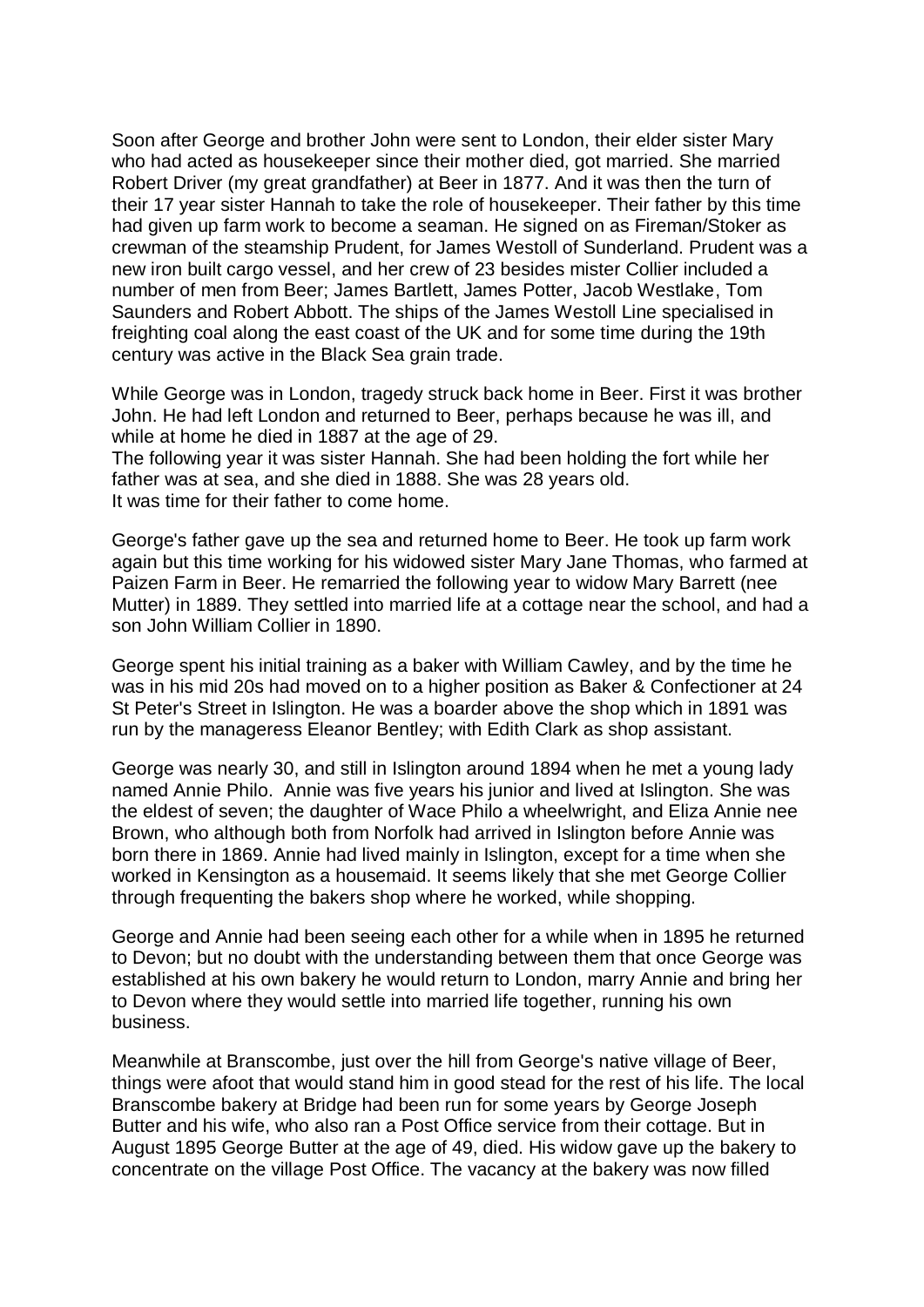temporarily by George Collier's younger brother, William Frederick Collier. William had also spent time in London where like George, he too had learnt the craft of baking, and becoming a master baker he returned to Beer in 1891, married the same year and opened his own bakers shop in Fore Street. But with the vacancy for a baker at Branscombe he would take it until George could settle there.

The opportunity for George to have his own bakery was in the making. He left London in 1895 and joined his brother William at Branscombe.

William was still the Baker at Bridge, Branscombe on 21st December 1895 when Mr Thomas Latham, Inspector of Weights and Measures paid him a visit. The inspector found that William had unjust scales, and was using an unstamped weighing machine. A red faced William Collier was summoned to the Honiton County Petty Sessions in February 1896, and pleaded Not Guilty to the charges. However, the court decided the case against him was proved on the evidence of the Inspector and fined him 10/- with 8/- cost for using a faulty scale. And for using an unstamped weighing machine was fined with cost, 13/- . But William was not the only Branscombe baker to be fined that day; Thomas Northcott was also found guilty of using unjust scales, and fined.

It was soon after this that William went back to Beer to carry on at his own bakers shop, and left George in control of the bakery at Bridge. Thus established at his own business, George promptly went back to London to marry his sweetheart, Annie.

On 20th May 1896 George and Annie Philo were married at the parish church of St Mary, Stoke Newington in London. Annie was aged 26. George gave his age as 30, although he was almost 32. He showed his place of residence as Branscombe, Devon; and declared his father as George Collier, a builder. Perhaps George preferred not to mention his father was a Farm labourer. After all it was a time when keeping up with the Jones's and ladder climbing were all important if you wanted to get on. But despite his ideas or thoughts of a lowly farm worker, George had much to thank his father for; his determination that his family would not end up in the workhouse or fall into the spiral of poverty and crime, but to give his family the chances his forebears never had.

Following their marriage George returned to Branscombe with his bride and set up home at Bridge. Sarah Butter whose late husband had been the baker at Bridge remained in her cottage opposite the Forge for a while before moving up the hill a short distance to the Post Office that she ran assisted by her step daughter, Ethel.

George and Annie settled into married life at Bridge to run the bakery together. However, their marriage was sadly cut short when a year later Annie died in June 1897. She was aged 27. She was buried at Branscombe on 2nd July.

For sixteen months George remained a widower, during which time he had taken an interest in a young lady who lived in the village; Sarah Jane Otton, who kept a shop with her father in the Square.

-----------------------------------------------------------------------

SARAH JANE OTTON was born 10th February 1868 at Branscombe, daughter of William Courtney Otton and Sarah Jane, nee Selley, both of Branscombe. She was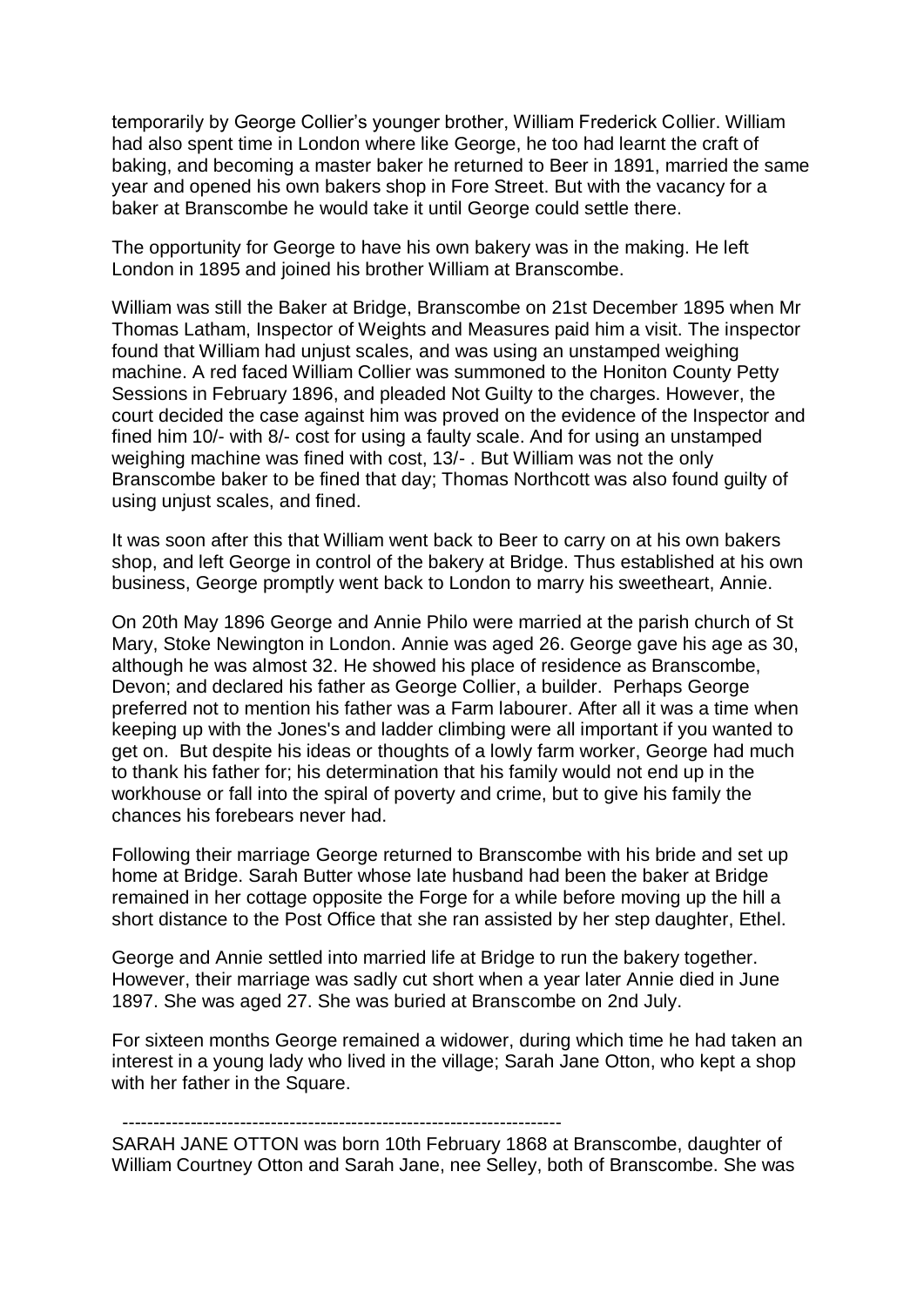christened at St Winifred's church, Branscombe the same day as her twin brother William, on 22nd March 1868. But William died at the age of nine months. Another brother also named William arrived a year later. In 1880 a brother Rutland Charles arrived.

When Sarah Jane was growing up her father was in the Royal Navy. Her mother, besides running the family's grocers shop in the Square was also a lace dealer.

According to the Branscombe school admissions register Sarah Jane started school on the day of its opening, 13th March 1878; one of 52 pupils who started that day. She was ten years old. She left school aged 15 in April 1883. In 1880 her father, then a Quarter Master in the navy, left the RN and returned home with a navy pension.

On leaving school Sarah Jane worked in the family shop. Her mother suffered with an illness, the consequences of which she was admitted as a patient into the County Asylum at Exminster. Sadly she spent the last years of her life there, dying in May 1912. Sarah Jane continued working at the shop for many years. The shop, formerly called Otton's was soon to be renamed Collier's when she and George Collier married.

----------------------------------------------------------------------

George and Sarah Jane were married on 30th November 1898 at St Winifreds church Branscombe. George was aged 33 and Sarah Jane was 29. She showed her occupation as Lacemaker.

This time George was not so coy about his father's occupation, showing him to be a Labourer.

George and Sarah Jane set up home together at Bridge, at what would become a successful bakery for Branscombe and its surrounding area.

At Bridge they had five children.

On 23rd May 1899 they had a daughter May, who was christened at Branscombe on 27th August.

The following year they had a son Gerald, born 11th October 1900 and christened on 25th November.

In 1903 they had twins, Ivor and Ivy who arrived on 23rd June, and were christened at Branscombe on 30th August.

Their son Stuart was born 27th July 1911, and christened on Whitsun Day 26th May 1912.

By 1901 George had taken on a young apprentice bread maker, 17 year old Reginald Parrett, the son of a local shoemaker. Although a local lad he lived-in at the bakery at the time, but for how long is uncertain, because in 1911 Reggie was still working as a baker but living at home with his parents at Bank in Branscombe. During WW1 Reggie served in the merchant navy as a cook, and in 1918 transferred to the RAF.

In 1902 George Collier placed an advertisement in the Exeter and Plymouth Gazette - dated Friday 7 November 1902; "BAKERS, Lad (respectable) about 14 to 15. Wanted to learn the trade; indoors. Collier, Baker. Branscombe, Beer."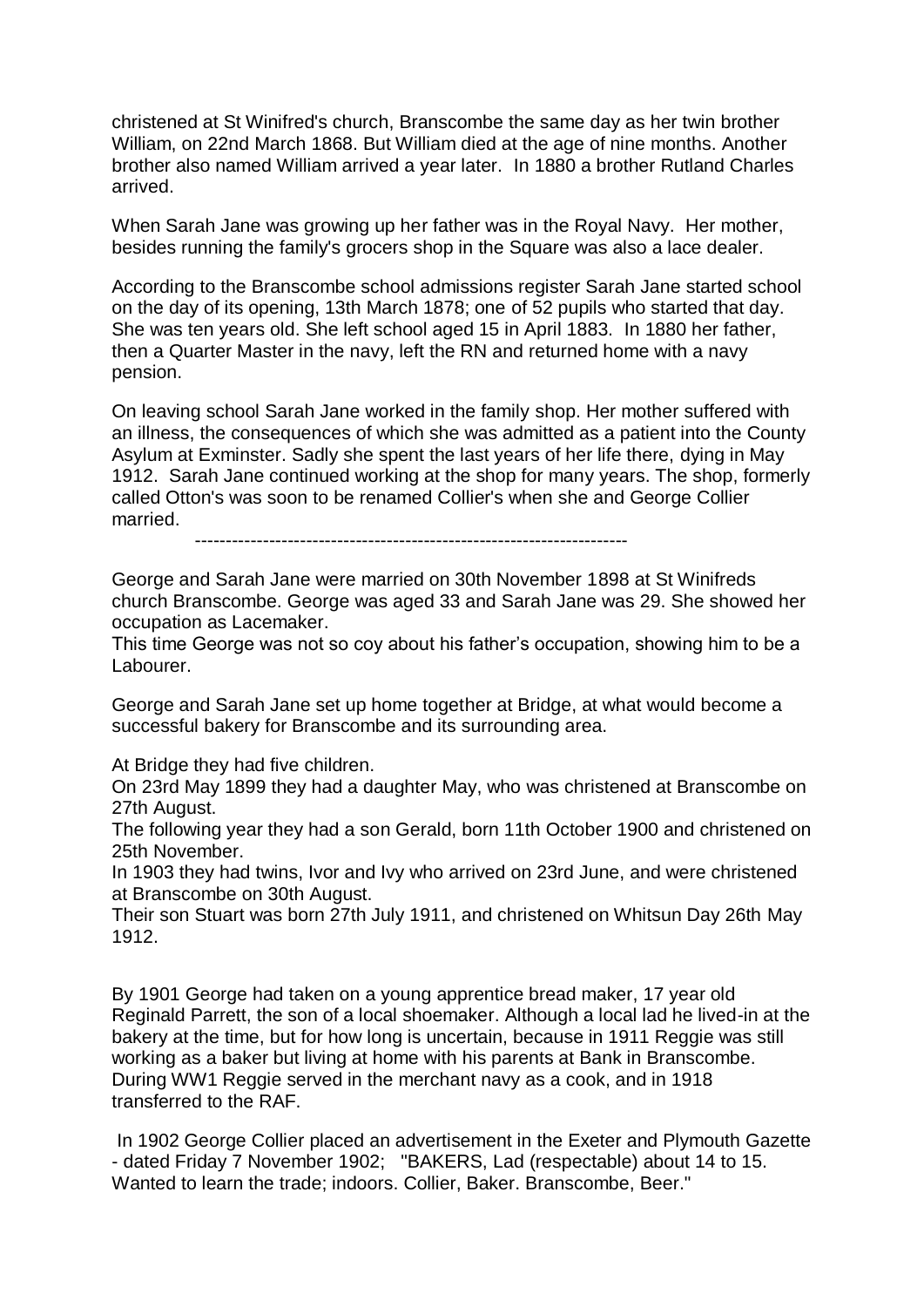Perhaps the long hours and early mornings were too much for some lads because on 12th February 1904 George posted another advert in the Western Times, "BAKERS Lad Wanted (indoors) to assist in bakehouse and deliver with horse and cart; must be clean and obliging. --- Collier, Branscombe."

The 1911 census shows the Collier family at Bridge, with George as Master Baker. Their children, May aged 11 was going to school; as was Gerald aged 10, and 7 year old twins Ivor and Ivy. Boarding with the family is 19 year old William Harold Pierce who works there as a baker journeyman. William Pierce had been brought up by his widowed father in Branscombe until he went to work as a baker.

At the time the neighbours of the Colliers at Bridge were Fred Layzell the Blacksmith and his wife Florence and family. Susan Gill and her daughter Abigail who both worked as lace makers were next door to the Layzells; and adjoining their abode was Maud Gill who was also a lace maker.

Across the field below the bakery was the Mill, occupied by William Pike a farmer.

Although George Collier was running the bakery from 1896 he first appears in KELLY'S Trades Directory as a Baker at Branscombe in 1902.

In June 1908 George was one of those in attendance representing the tradesmen of Branscombe, at the funeral of the late Mr Henry Ford, JP and lord of the manor. In September the following year he was present at the funeral of the late vicar of Branscombe, Rev Robert Swansborough.

In the "Branscombe Shops, Trades & Getting By," (Edited by Barbara Farquharson & Joan Doern; Branscombe Project) explains the old bakery used to sell "tommy loaves", miniature cottage loaves with currants, especially for children's lunches. Perhaps because not all children could afford them there was the occasional petty thieving, some of which were reported to the head teacher and entered into the school Log Book.

It was during the early 1900s that George Collier was kept very busy around apple harvest time, with the baking of large apple pies for Branscombe Apple Pie Fare. The vicar, the Reverend R. Swansborough had revived the old custom a few years previously and with his enthusiasm managed to get others in the village involved. Mr L. Perry was in charge of collecting donated apples from local orchards, and funds for the making and distribution of the apple pies. George Collier was on board to do the baking.

In 1903 the Exeter and Plymouth Gazette reported that the Branscombe Fare had stalls of sweet-stuffs and a couple of shooting galleries, where it was thought that some of the younger generation partaking of shooting might one day lead to Bisley. The Apple Pies, three in number each measured about three feet square, went in procession from the bakery at 6pm to the Square led by the flag bearer, then the bell-man, with the pies carried on a stretcher (or pig ladder) by bearers dressed in box hats, black coats, red waistcoats and large buttonholes. As it was raining the pies were shielded by a large carriage umbrella. But en-route one of the pies slipped from its lofty perch to the road, leaving just two pies to distribute amongst the crowd.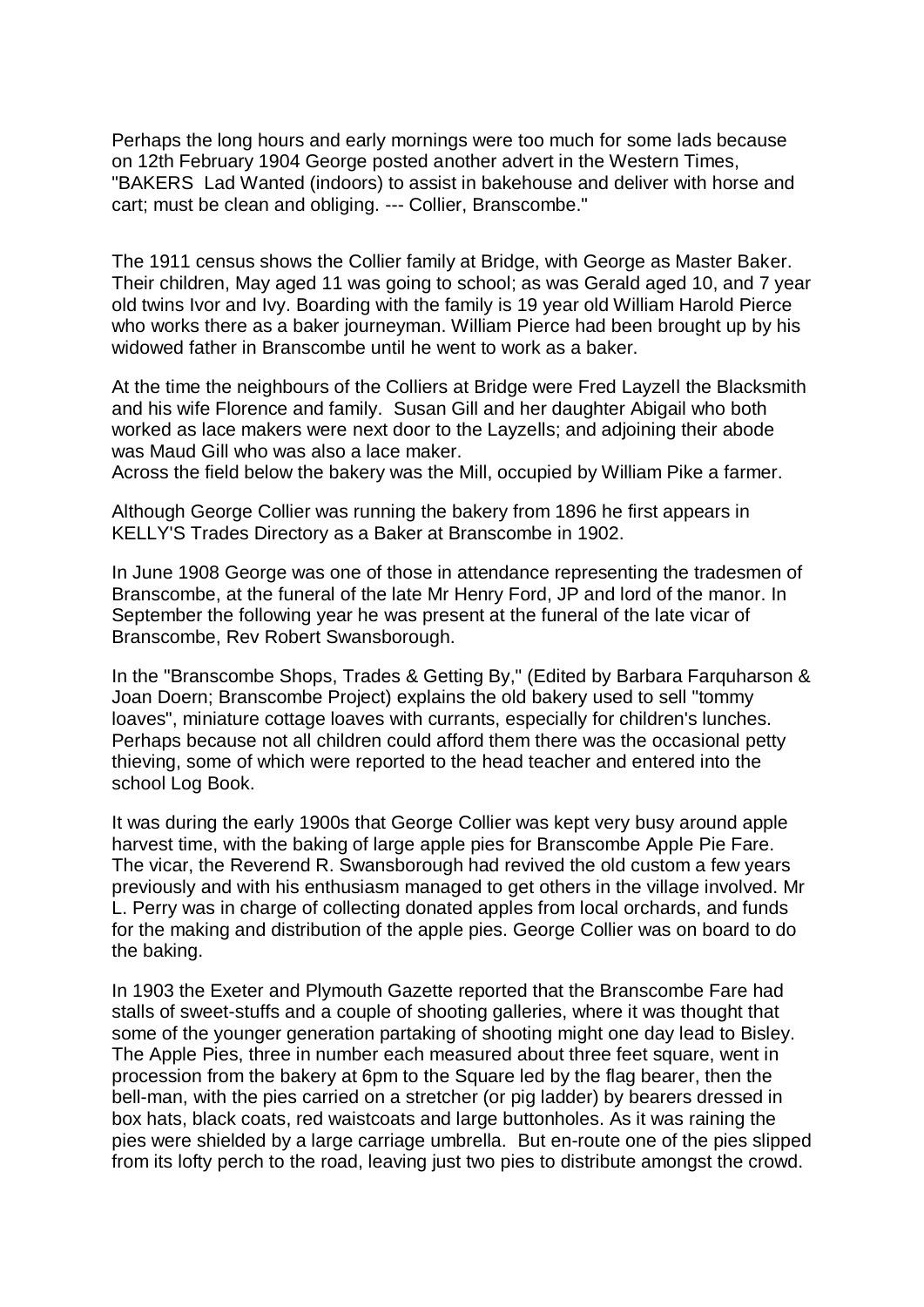This paper report ended with a regret "that many such harmless enjoyments of our villages are being swept into oblivion."

In 1910 the fare was held on Friday 23rd and Saturday 24th September with the pies dished out on the Monday 26th. Many from Beer were amongst the crowds, and the Beer brass band gave hearty music to the occasion, ending with Auld Langs Syne when the pie tasting was over. The night ended with a dance in the Club room.

Apple Pie Fare was held in September and in those early days it was a three day fare, the first day starting at 6 '0 clock in the morning when the procession left the bakery led by a standard bearer with the Union Jack aloft, and the pole capped with a large bunch of flowers. The bearer was followed by the Beer brass band, village dignitaries and the bakers, with the three large apple pies carried in a donkey cart. In previous years the pies had been carried to the Square on a pigs ladder, wheelbarrow or a donkey cart. Arriving at the Square where there were produce stalls, fun stalls and coconut shys and ice cream. Later the apple pie was shared amongst the gathered crowd.

In 1912 Branscombe's three day fare ended with the customary Apple Pie Fare day, and it's distributing of the pies. Crowds came from neighbouring parishes and followed the procession of the pies carried in a decorated cart from the bakehouse to the Square. The procession included the standard bearer, the banners, and the brass band. After the distribution of the pies George Collier stood and made a speech thanking the band and all those others who gave their services to make it a successful occasion. He remarked that seeing so many people gathered he was worried there was not enough pie to go round, but was pleased there was a little left. He added that next year he will make a bigger one. The evening ended in dancing.

The Branscombe Apple Pie Fare seems to have declined during the Great War. In December 1914 tons of cabbages, turnips and apples were contributed to the Grand Fleet. In 1915 at Exeter the Mayor and Mayoress of that city were appealing for spare apples to be donated for the soldiers travelling to the Front. Following the war, in September 1920 the Western Times reporting on the markets said that fruit especially apples "were very dear." And commenting on Chard pannier market it said, "Apples are so scarce that many farmers will not be making cider this year."

Perhaps the recovering from war, the flu epidemic directly after it, and the shortages of food during it, brought a halt to the Branscombe Apple Pie Fare, at least into the 1920s.

In 1927 George was again busy with baking for Apple Pie fare. He demonstrated his move into the modern age by neglecting the pigs ladder, the wheelbarrow and donkey cart, and had the three large pies conveyed to the village Square by pony and trap, accompanied by the usual flag bearer, the Beer brass band, and followed by the crowds of people carrying their spoons and plates. The pies were laid out on a large flower-decked table, and after the customary speech given by the village dignitary Mr Clem Ford, the first piece of pie was cut and taken to the oldest inhabitant of the village. The next piece went to the youngest. With the band playing, the rest of the pies were cut and handed out, first to the elderly, then to children, with the others having theirs before ending the night in dancing.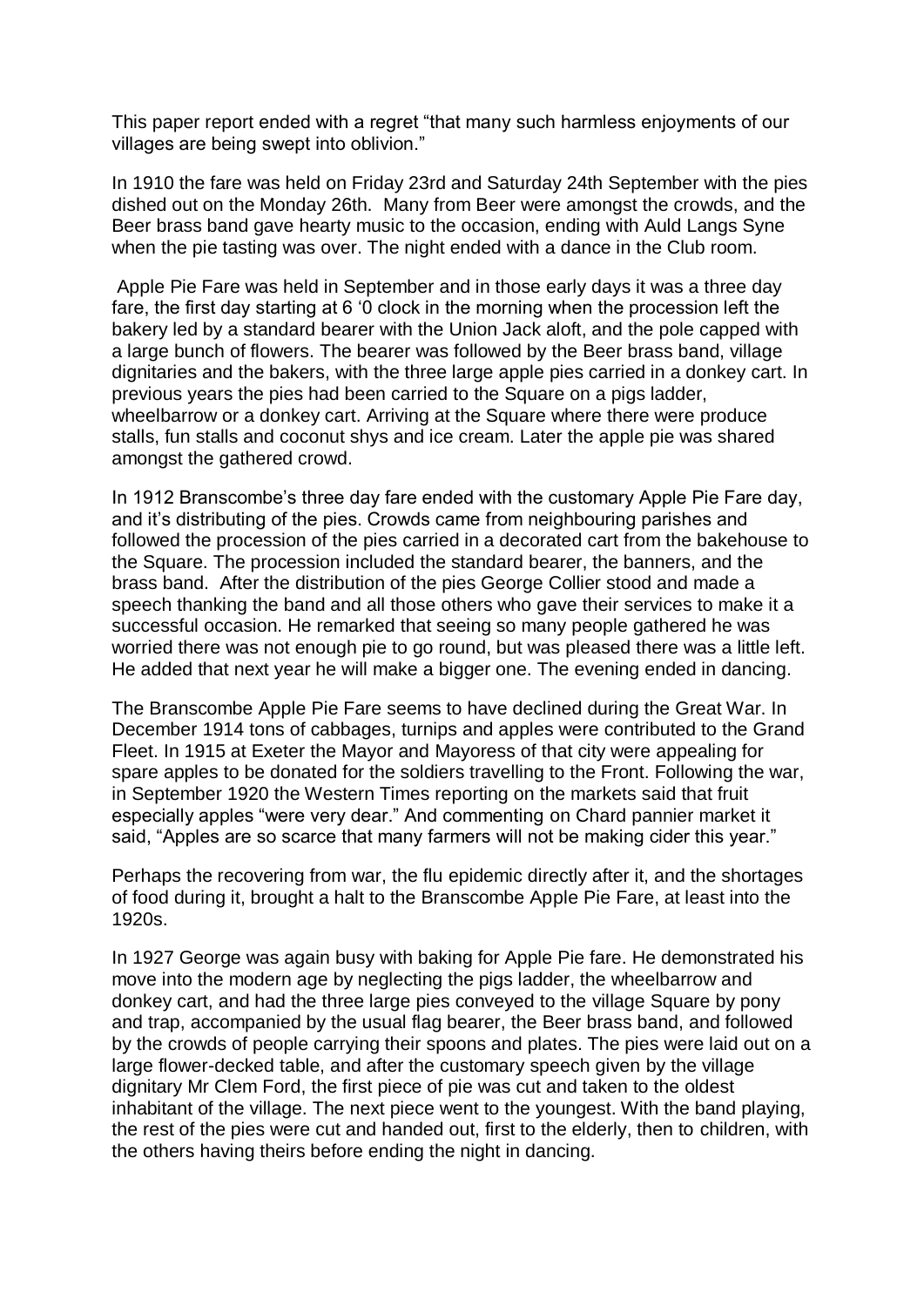At the outbreak of WW2 in 1939, George Collier aged 64, his wife Sarah and their sons Gerald and Stuart all lived at Bridge and all working as bakers.

With the late Otton's Stores now named Collier's this gave them the opportunity to deliver groceries as well as bread and cakes to their customers. For many years the shop would be run by their daughter Ivy.

George Collier had the bakery until his death aged 84, in November 1948. He was buried at Branscombe on 8th November.

George's sons Gerald and Stuart continued running the bakery into the 1980s; with early morning starts to get the oven heated ready for the baking, and late evenings at the bakehouse allowed little time for pleasure. Gerald continued to live at the bakery long after his father George passed away, and Stuart lived at Melbourne House in Branscombe.

The fuel for the oven at the bakery was faggots, usually brought in by local farmers. The large garden behind their bakery was always stacked high with faggots. A faggot was usually the thin wood cut from a hedge that's been laid, or thinnings from a copse, and tied into a bundle as large as a man could carry under one arm. At busy times three to four might be consumed by the oven in a day.

During the 1950s Gerald and Stuart revived once again the old custom of Apple Pie Fair. Having been dormant for about thirty years since George Collier's time it was now the turn of his sons to bake the large pies and have them conveyed to the Square to the delight of another generation. Armed with their spoons and plates the crowds tucked into some of Collier's finest fare. (I have fond memories of it; walking over from Beer with spoon and plate; enjoying the apple pie and afterwards trudging up over Vicarage Hill in the darkness with my parents, and home to Beer.)

By the 1950s the Branscombe bakery was believed to be the last remaining woodfired commercially used oven in the country. And so it remained into the 1980s run by George's sons Gerald and Stuart. The bakery with its long tradition of supplying its customers for so many years, and by the same family for 92 years finally closed in 1987, the year that Gerald passed away. His brother Stuart passed away in 1994.

George Collier's parents. His mother died at Beer in 1874 of TB. His father died at Beer in 1907.

His siblings;

----------------------------------

Eldest sister Mary, as a girl worked as a lace maker, and following the death of their mother became housekeeper for the family. She married Robert Driver and had 11 children, although not all survived. Their eldest (my grandmother) Amelia Annie Driver was born 1877. Mary and her husband lived at Drivers Court in Beer for many years before moving into 2 Dolphin Road. Mary died there in 1935. Her husband Robert Driver, followed her to the grave two years later, and aged 84 he was noted to be "The Oldest Fisherman in Beer."

Brother - John William, after working in London for a while, returned home to Beer where he died aged 29.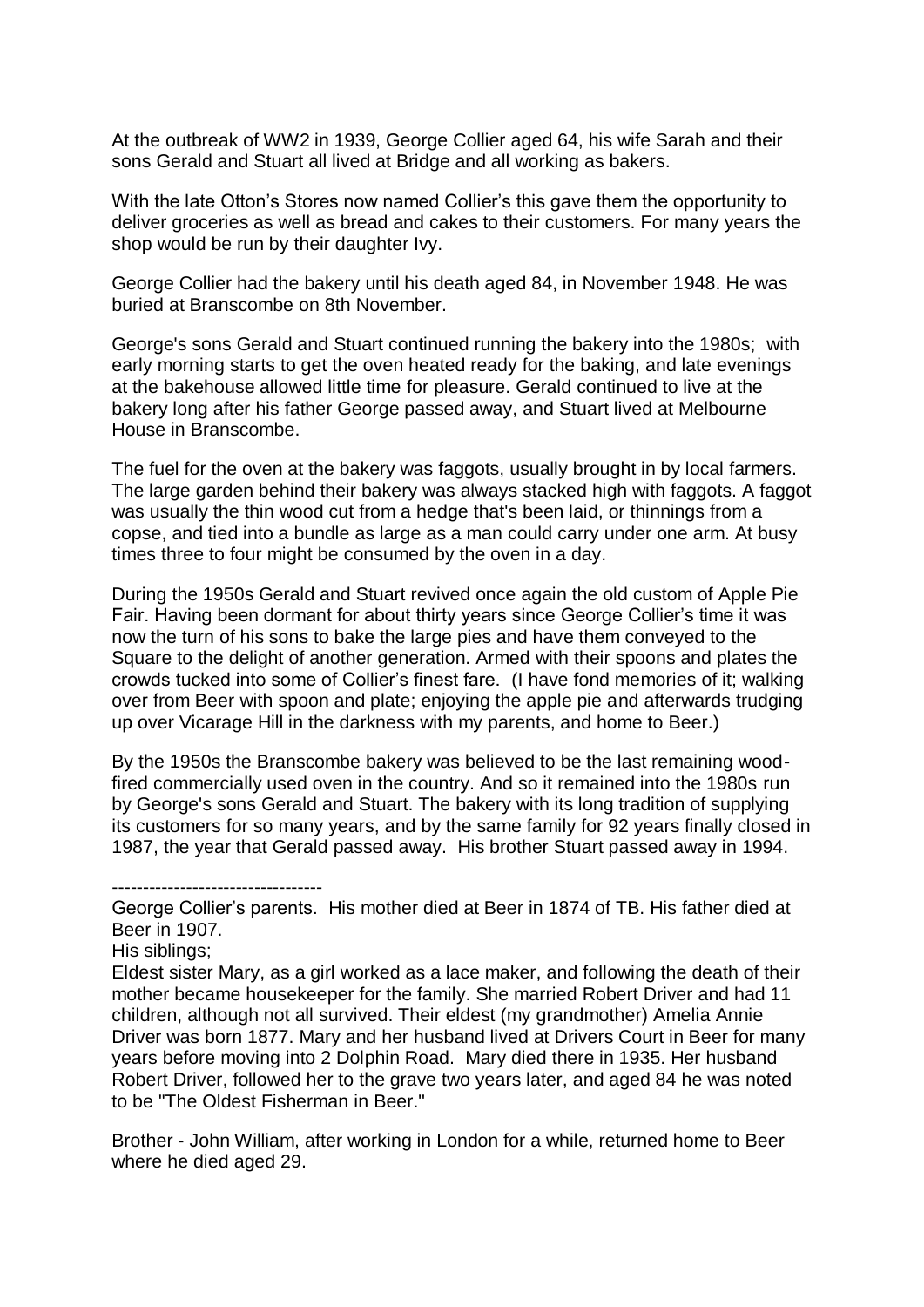Sister Hannah, from a young age worked as a lace maker and from the age of 17 kept house for their father when he was away at sea. She died aged 28.

Brother Alfred worked for a time for his widowed aunt Mary Jane Thomas who farmed at Paizen farm in Beer. He lived there for a while. He later married a Somerset girl, Eliza Ann Blackmore; they lived at Beer and had 10 children. At a local ploughing match in 1906 Alfred was commended for having at the time, seven children under the age of 13, without once seeking parish relief (medical excepted.) Alfred and his family lived at Beer in Church Court, where now stands the Mariners Hall, before moving into 1 Dolphin Road in Beer. He later worked as a mail cart driver. He died in 1948.

Brother William Frederick worked on a farm as a boy, (very likely at Paizen Farm for his aunt Mary Jane Thomas; she later named him as her executor). As a young man he was sent to London where he apprenticed as a baker. He returned to Beer as a Master Baker, married Mary Mutter and ran their bakers shop in Beer. It was William who took the Bridge Bakery in Branscombe for a few months until George took over. During the early 1900s William was a patron and member of the Seaton and Beer Regatta Committee. He was also a prominent member of the National Deposit Friendly Society and attended their Club Days and dinners held at the Dolphin Assembly Room in Beer. William and Mary had five children. They retired to live at number 14 The Meadows in Beer. Mary died aged 52. William continued living at The Meadows. It was still his home when he went on holiday in January 1953 to stay at The Bittern Hotel at Thornhill, near Southampton. His holiday came to a sad end; he died at the hotel on 11th January; aged 84.

Sister Elizabeth Ann worked as Housemaid at a girl's school in Axminster. While in Axminster she met and married Walter Enticott, a carpenter. They moved to Stoneham in Hampshire and had 4 children. While living in Hampshire Elizabeth's husband worked as Rail Coach Finisher for the L&SW Railway. Elizabeth died at Eastleigh, Hants in 1946; nine years after her husband. She had done well, with her estate valued at £1155-15s-2d.

Youngest brother Frank died at 11 months, shortly before their mother.

----------------------------------------------------------------------------

George and Sarah Jane Collier's children; Gerald did well at Branscombe School, starting there in October 1903; he left in December 1914 with school log noting "A bright scholar."

May went to Branscombe School, starting in May 1902 aged 3. She left aged 14 in May 1913, with the teacher noting. "A very good girl."

May later married Fred Hoskins and ran the Central Bakery in Beer. (My grandfather William Tims worked for Fred's father as a baker and confectioner when the Hoskins' moved from Seaton to Beer in 1902, and had the Marine Bakery in Fore Street)

May was a tiny woman but full of energy, bustling around in her apron, always busy. She was a true Devonshire girl with a broad accent that coupled with her high pitched voice sounded at times, excitable.

My own memory recalls a Good Friday when she delivered a tray of hot-cross buns to Joyce Paddy's tea hut on the beach, exclaiming in her very high pitched voice,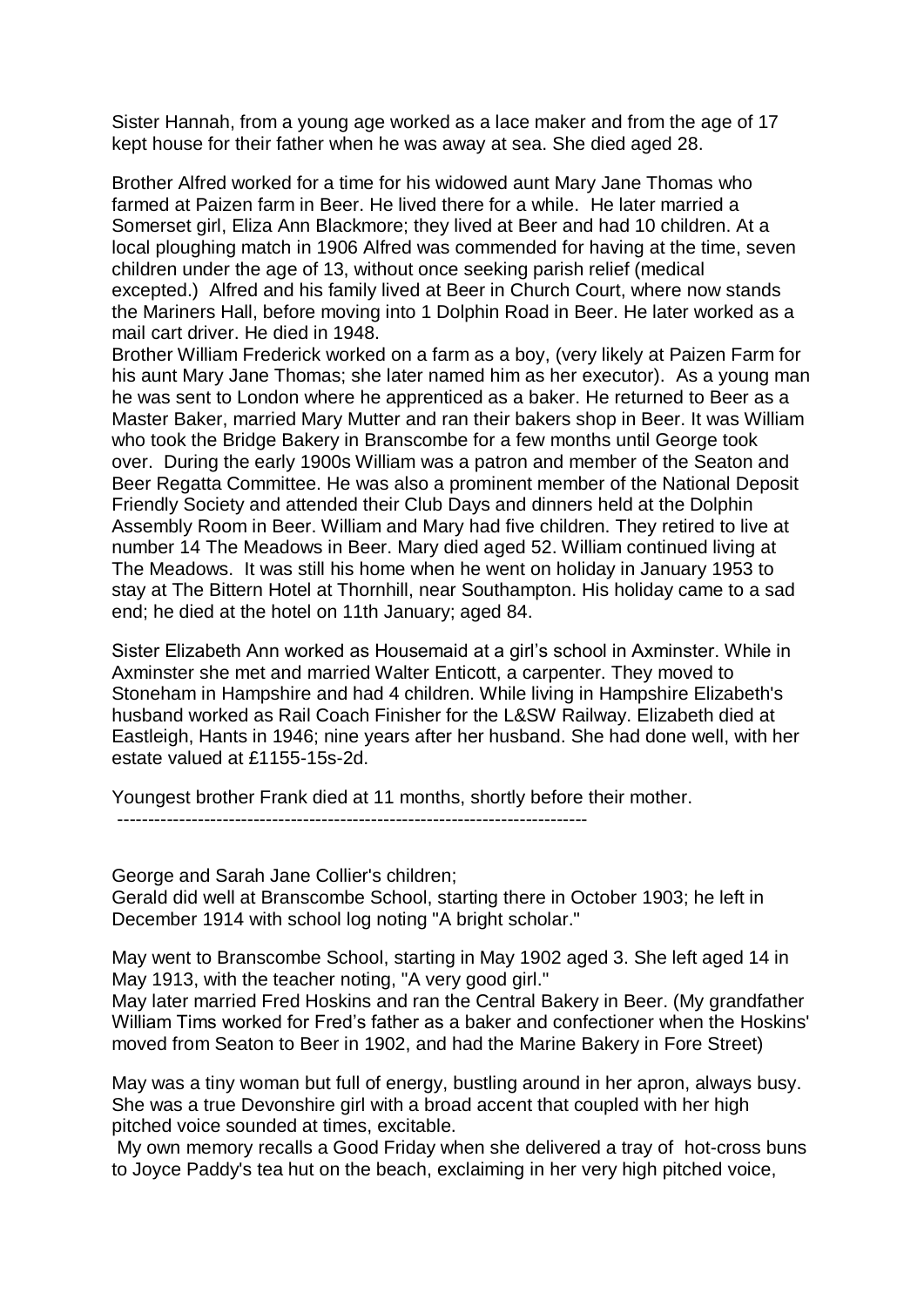"Now mind -um me bay, they be erd ot you. They be erd ot." Queen's English didn't have a patch on the Devonshire dialect, especially amongst some of the old Beer folk. When requesting Ron Jones their delivery man to fetch a packet of Brook Bond tea from their delivery van, with its registration BTT 41, May would call out in her high pitched voice "Yer Ron, urn out to Bay-Tay-Tay Vower Won and vetch us in a packet o Brookie Bond Tay, will e."

On Sundays when the Hoskins' bread ovens were not needed for baking bread they were used for baking Sunday dinners. My grandmother (Chick), like a number of villagers, for years took her Sunday dinner and a fruit cake to be cooked there for 3 pence, then carry it home on a tray. I often accompanied her to carry the cake.

May was known in Beer as not the most confident of drivers. She often drove their van to Branscombe to visit the Colliers. But she had to choose her timing so as not to meet an oncoming bus in the narrow lanes because she couldn't reverse, and what's more she could only drive the van in bottom gear. She would wait until the Branscombe / Sidmouth bus had left Beer, and by following it she was sure of any oncoming traffic having to give way to the bus, and clear the way for her. But before starting off, someone had to put the van in bottom gear for her and off she'd go. The same performance would have to be repeated before she left Branscombe. May died in 1987, two years after Fred.

Ivor went to Branscombe School from age of three and left aged 13. He later married Ava May Wood. Around the time of WW2 they lived at Budleigh Salterton, where Ivor worked as a man-servant to a retired army major, and Ada was the cook. Ivor died in 1981.His widow Ada died in 1995, aged 93.

Ivy was three when she started school in Branscombe. She left school just before she was 14 after obtaining a certificate and was noted as "A Good scholar." She ran the Collier General Stores in the Square, Branscombe for several years. Ivy remained a spinster. She passed away at Check House in Seaton, in 1989.

------------------------------------------------------------ Research; Birth/Marriage/Death indexes Census returns; England & Wales. 1939 Register Baptism/marriage/burials; parish church [records@DRO](mailto:records@DRO) Exeter. Certificates/births/marriages/deaths @GRO UK. Ancestry / Find My Past Branscombe Shops, Trades & Getting By. Edited by Barbara Farquharson & Joan Doern -The Branscombe Project 2000. Beer school registers @ DRO Exeter. Branscombe School register @ FMPast Beer school note 1868 @Wanderings In Devon by W H Hamilton Rogers; No 111. 1868 pub 1869, (also Newspaper archives- Exeter & Plymouth Gazette, March 1868. by  $R.$ ) Probate registers. Newspaper archives. Prison records Dorchester; admissions/releases @ Dorchester Archives.